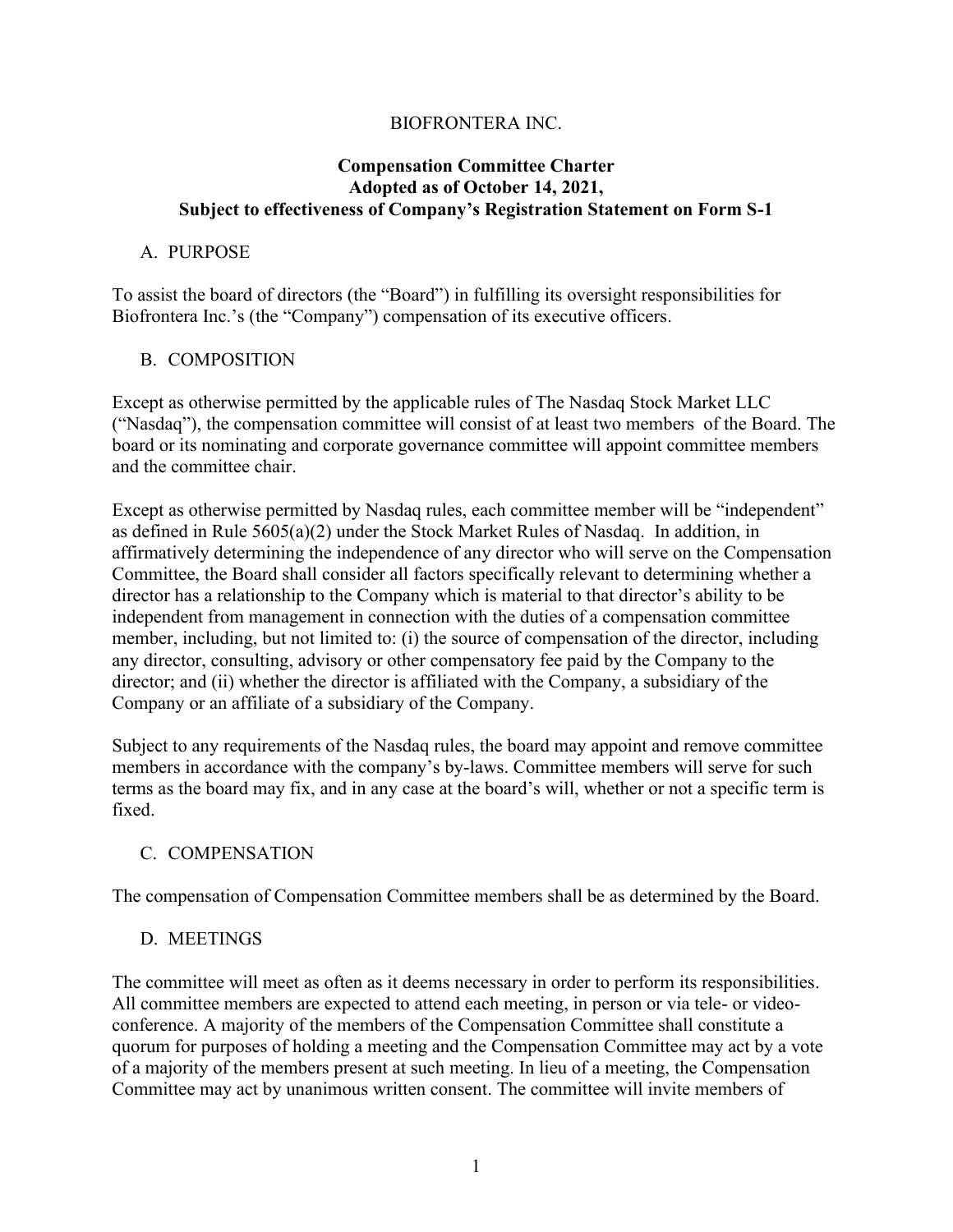management or others to attend meetings and provide pertinent information, as necessary. It will hold executive sessions. Meeting agendas will be prepared and provided in advance to members, along with appropriate briefing materials. Minutes will be prepared.

# E. AUTHORITY

The compensation committee has authority to conduct or authorize investigations into any matters within its scope of responsibility.

The Compensation Committee may, in its sole discretion, retain or obtain the advice of a compensation consultant, legal counsel or other adviser and will be directly responsible for the appointment, compensation and oversight of the work of any such adviser; provided that, before engaging or receiving advice from a compensation consultant, external legal counsel or any other adviser, the Compensation Committee will consider the independence of each such adviser, including the factors required by Nasdaq and the SEC.

# F. RESPONSIBILITIES

The committee will carry out the following responsibilities:

- Reviewing and approve on an annual basis the corporate goals and objectives relevant to the Company's President and Chief Executive Officer's (and Executive Chairman's, when applicable) compensation,
- Evaluate the Company's President and Chief Executive Officer's (and Executive Chairman's, when applicable) performance in light of such goals and objectives.
- Determine and approve the remuneration (if any) of the Company's President and Chief Executive Officer (and Executive Chairman, when applicable) based on such evaluation.
- Reviewing and approve the compensation of all of the Company's other executive officers (in addition to those referenced in the previous bullet points). In the case of senior financial management, the Compensation Committee shall perform its evaluation in conjunction with the Audit Committee.
- Review the Company's executive compensation policies and plans.
- Implement and administer the Company's incentive compensation equity-based remuneration plans.
- Assist management in complying with the Company's proxy statement and annual report disclosure requirements.
- Approve all special perquisites, special cash payments and other special compensation and benefit arrangements for the Company's executive officers and employees.
- Produce a report on executive compensation to be included in the Company's annual proxy statement.
- Review, evaluate and recommend changes, if appropriate, to the remuneration for directors.
- Perform other activities related to this charter as requested by the board of directors.
- Institute and oversee special investigations as needed.